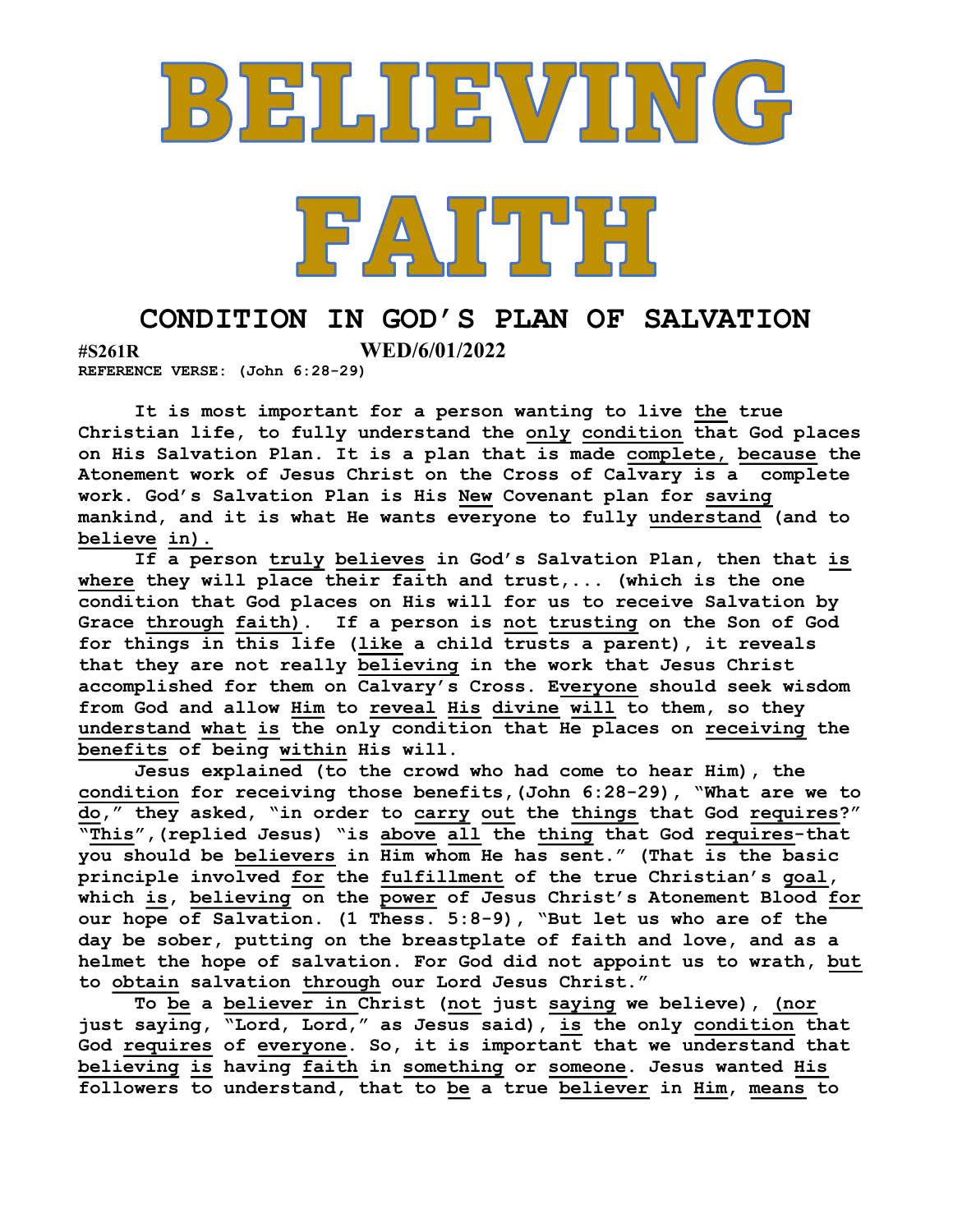have faith and trust in Him, (instead of placing our trust on a human plan or a person). That is the condition Jesus said God requires, so He told His followers (quote) "that you should be believers in Him whom He has sent."

However, (Isaiah was inspired by God to ask (chapter 53:1), "Who has believed our message?... and to whom has the arm of the LORD been revealed?" Jesus also admonished the people first, and then He asked a similar question (Luke 18:7-8), "And will not God avenge the wrongs of His own People who cry aloud to Him day and night, although He seems slow in taking action on their behalf? Yes, He will soon avenge their wrongs, Yet, when the Son of Man comes, will He find faith on earth?"

In other words, will He find anybody going to God with their troubles, and getting their deliverance in His way (instead of turning to man for help?) That means to depend on the power of Jesus' Atonement Blood for our deliverance from sin, our forgiveness and the provision of everything that is needed.(2 Pet.1:3-4) , "seeing that His divine power has given us all things that are needful for life and godliness, through our knowledge of Him who has appealed to us by His own glorious perfection. It is by means of these that He has granted us His precious and wondrous promises, in order that through them you may one and all, become sharers in the very nature of God, having completely escaped the corruption which exists in the world through earthly cravings."

So, first of all, we are to believe the facts given us in God's Word, because it is supported by the Atonement work of Jesus Christ on the Cross (our only hope of Salvation). After we have admitted to ourselves our condition of sin and unbelief, and we have sincerely confessed our mistakes to God, we next must believe the fact (because God's Word says so), that He has forgiven us as He promised he would. (1 John 1:8-10), "If we claim to be already free from sin, we lead ourselves astray and the Truth has no place in our hearts. If we confess our sins, He is so faithful and just that He forgives us our sins and cleanses us from all unrighteousness. If we deny that we have sinned, we make Him a liar, and His Message has no place in our hearts." (Having no place for the Truth in our heart, would be a very spiritually dangerous and unwise condition to be in.)

However, if we are of a repentant heart and we believe God's Word is fact, the Truth will definitely have a place in our heart(because the Holy Spirit is promised to those who believe) Then we will have no problem putting our faith on His written Word and Promises. God's Word reveals that the power of His Son's Atonement Blood, supports the facts that are given in His Word, so it is by faith that we are to see ourselves as God's Word says we are. Then we stand ready to accept and receive the benefits of the Atonement work of Christ. (Romans 5:1-3 says), "Standing then acquitted as the result of faith, let us enjoy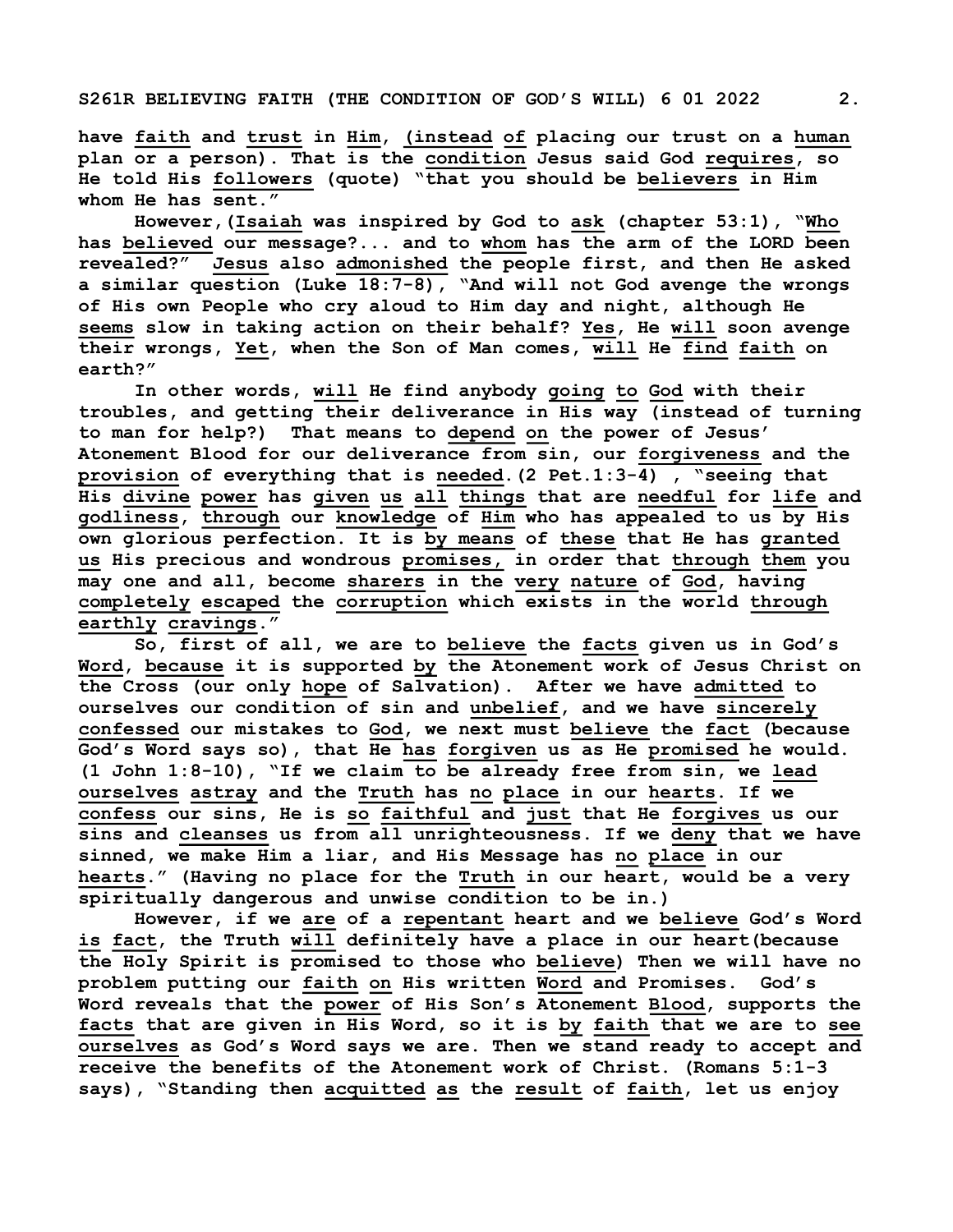peace with God through our Lord Jesus Christ, through whom also, as the result of faith, we have obtained an introduction into that state of favor with God in which we stand, and we exult in hope of someday sharing in God's glory."

Some vital principles that are foundation for living a successful Christian life, are to confess and forsake every sin, and to surrender our entire life and will to God. That is starting out right in the Christian life, and there can be no success without that full surrender of our self-will to do God's will. Our sincere surrender and commitment to do God's will in our life, is what allows room for the Holy Spirit to have His place in our heart, and inspire us to meet God's condition of "believing on the One He has  $\overline{sent."}$  (2 Pet.1:10) "Therefore, brethren, be even more diligent to make your call and election sure, for if you do these things you will never stumble."

These things (should give diligence to the Apostle said), and so, add to our faith, virtue, knowledge, self-control, perseverance, godliness brotherly kindness, and love. Giving diligence means to be committed, or to strain every nerve in order to be found of Christ in peace, without spot or blemish. (1 Pet.4:18) "Now "If the righteous one is scarcely saved, where will the ungodly and the sinner appear?"

When we reach the place where we would rather perish than to do different from what God's Word says, or, rather perish than to trust in anything or anybody but God, nothing (in all the world) can hinder the power of God from working in our spiritual life, our home, in the healing of our body, and everything else that concerns us.

We are to learn how to deal personally with God in regard to receiving deliverance out of our troubles in His way, and the spiritual blessing received with the deliverance, will inspire the very nature of Jesus Christ to grow within. Without that spiritual growth, we would never be ready for Heaven.

"The Kingdom of Heaven is within you," Jesus said during His ministry on earth. It is having the nature of Christ in our heart, like a seed planted to grow within by the sanctifying work of the Holy Spirit, so that we might "do these things" and "never stumble" (as the Apostle said). We need to make the choice that we want to be committed to doing God's will in our life, then the Holy Spirit can lead us in doing so. God cannot do anything for us unless He gets possession of our life first.

A dressmaker cannot make a garment without having the material, nor can a carpenter build without the lumber. We must give our life back to God, for Him to begin working in our heart. To surrender the self-life (that we were born with) and choose to return our life into God's hands, is not only Scriptural, but it is common reasoning as well, because we belong to God by creation. (When someone creates something, they are the master of what they have created).

The second reason why God has a claim on our life(if we will use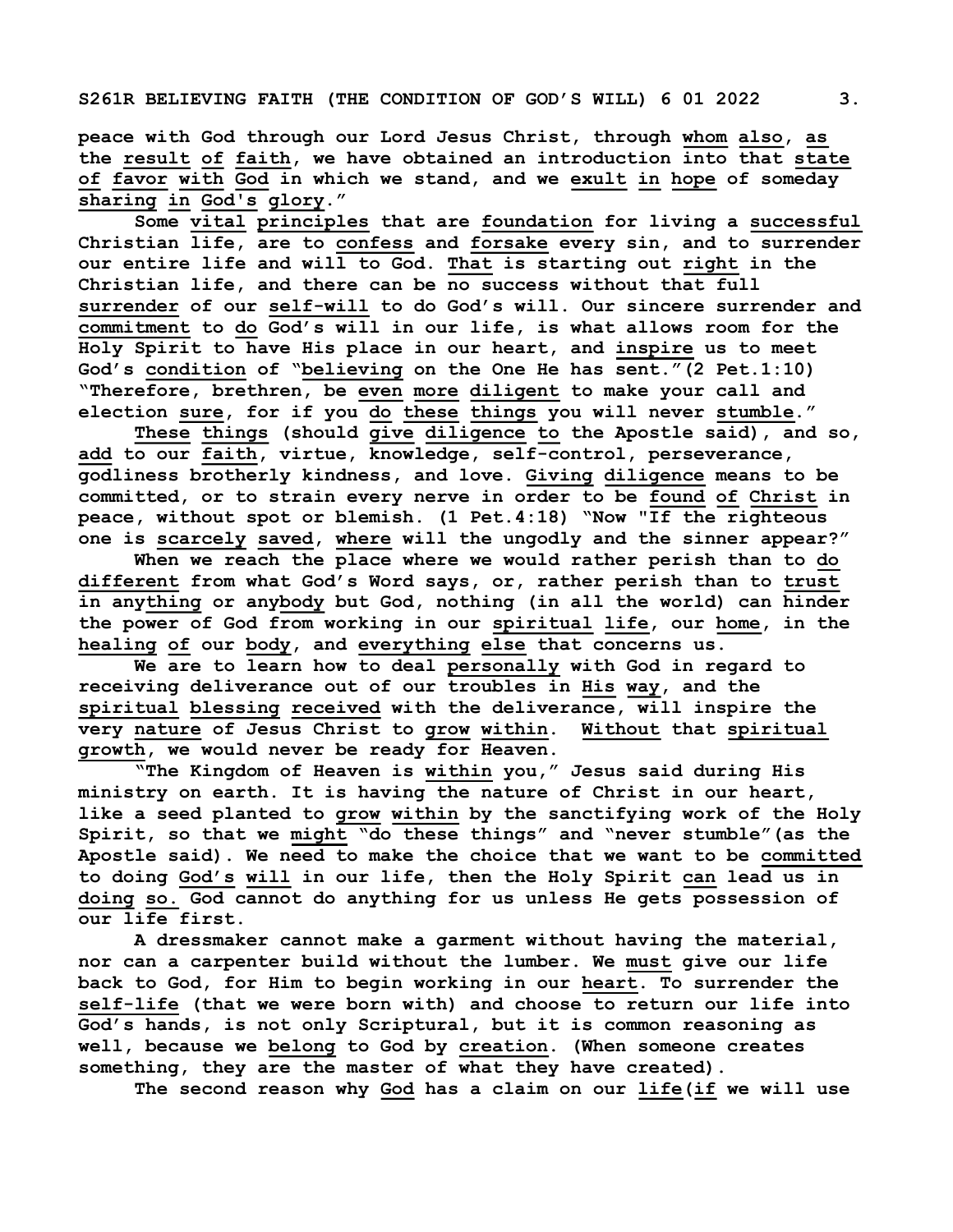our free-will choice and choose to return it to Him), is because we have been purchased (or bought back) with the blood of His Son, Jesus Christ.(1 Cor.6:20), "For you were bought at a price; therefore glorify God in your body and in your spirit, which are God's."

When we believe that we have the nature of Christ within us, we would not want to move away from the straight path of faith and trust, on Him whom we believe is in us, (because Scripture says that He is within the believer). (Luke 17:21, Jesus said), "Nor will they say, 'See here!' or 'See there!'——for the Kingdom of God is within you." ("Or do you not know that your body is the temple of the Holy Spirit who is in you, whom you have from God, and you are not your own?" (1 Cor. 6:19). So, would we try to take Jesus Christ along with us, if we allow the devil to deceive us into placing our trust in someone or something else,.. instead of "believing in Him whom God has sent?"

We will be tested in the situations we face each day, and we will have opportunity to exercise our God-given free-will choice, to place our trust in God, (or in some other person or thing). We must always remember that our preparation for Eternal Life is directly involved). (John 3:14-15, Jesus said), "And just as Moses lifted high the serpent in the Desert, so must the Son of Man be lifted up, in order that everyone who trusts in Him may have the Life of the Ages."

God gives a wonderful promise to true believers, who make the right choice, and are trusting in the Son of God, instead of man's ways and plans. (John 3:18), "He who trusts in Him does not come up for judgment. He who does not trust has already received sentence, because he has not his trust resting on the name of God's only Son."

If a person (who believes that they have Christ within, and that their body is a temple for the Holy Spirit), if they would be tested by a physical oppression from the devil...would they not be trying to take Christ's Spirit along with them, if they were to turn from the narrow pathway of faith and trust on  $God$ , by making a conscious choice to place their trust in doctors or medicine for their healing? It would be like sending Christ back to suffer again on the Cross to pardon them, while at the same time they claim to be sharing in Christ's resurrection to Life, through believing on the healing power of His Atonement work for us on the Cross. The Bible says, "He who does not trust, has already received sentence, because he has not his trust resting on the name of God's only Son." That person would not be believing "in Him whom He has sent."...(that one condition that God puts on His Salvation Plan for mankind).

It is the same in financial matters (when a person believes that they have Christ within themselves and that their body is a temple for the Holy Spirit). Would they try to take Christ's Spirit along with them, if they were to make a conscious choice to sign for and accept responsibility for a savings account, a welfare plan, social security money, or any other type of insurance plan?, (which are designed by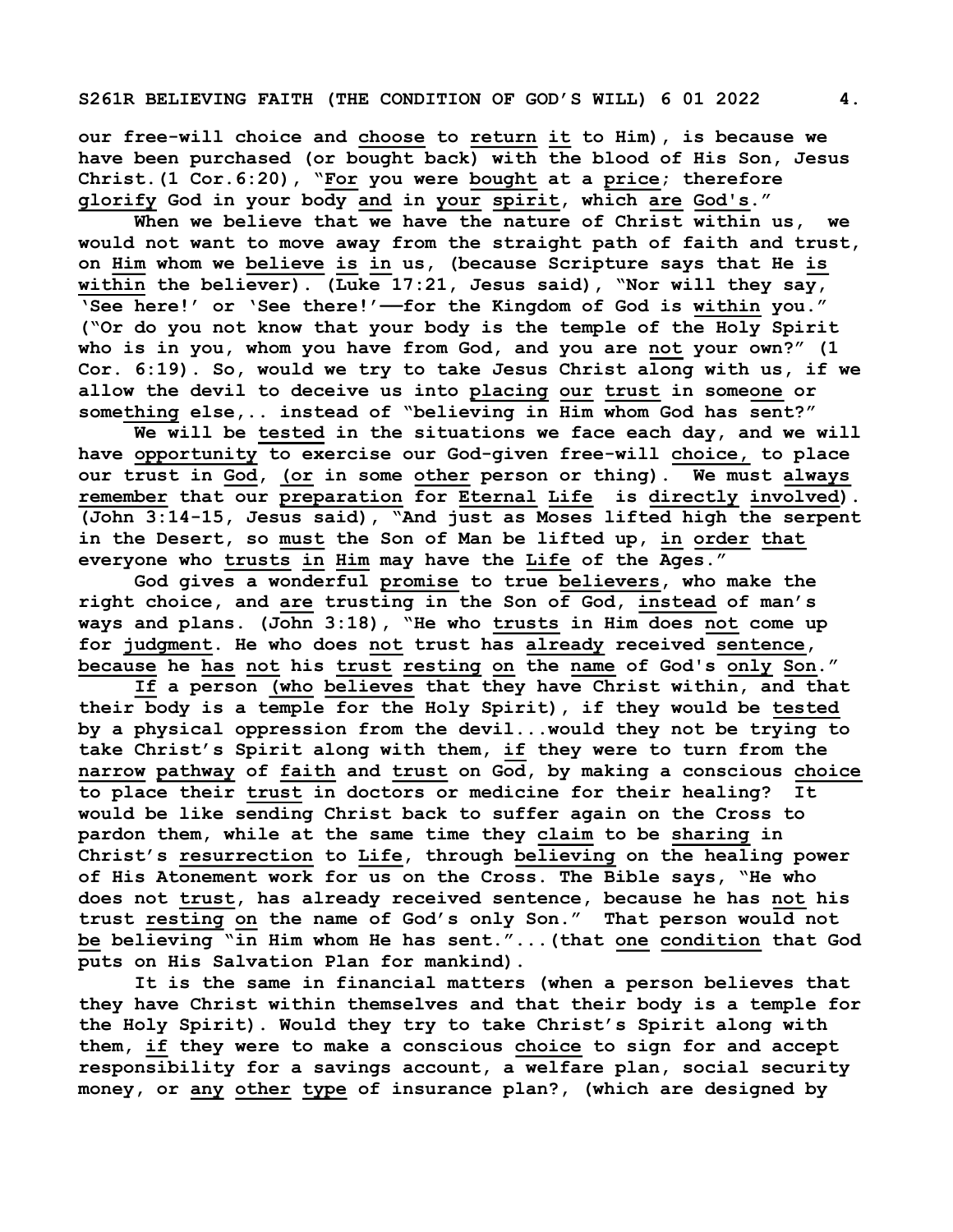man for security and financial protection). Again, the Bible says, "He who does not trust (believe in Him whom He has sent), has already received sentence, because he has not his trust resting on the name of God's only Son."

When a person believes that they have Christ within, and that their body is a temple for the Holy Spirit, would they be trying to take Christ with them, if they resort to using self efforts to avenge wrongs done to them, instead of trusting God to right their wrongs?

(Rom. 12:18-21), "If it be possible, as much as lies within you, live peaceably with all men. Dearly beloved, avenge not yourselves, but rather give place unto wrath: for it is written, Vengeance is mine; I will repay, saith the Lord. Therefore, if thine enemy hunger, feed him; if he thirst, give him drink: for in so doing thou shalt heap coals of fire on his head. Be not overcome of evil, but overcome evil with good."

In regard to every example of not trusting, or believing, or having faith in the Son of Man, the words of Jesus, agree with His Father's words through the prophet. (Jeremiah 17:5), says, "Cursed is the one who trusts in man, who depends on flesh for his strength, and whose heart turns away from the LORD."

The three Hebrew children (did not fall under that curse), for their hearts did not "turn away from the Lord". It would have been easy for them to follow the laws of the country by bowing down to the golden image instead of remaining faithful to God. But, that would have been "signing on with the king" (so to speak), or showing their approval, by just acting like they were worshiping his idol (even though they did not agree with it). They would have been compromising God's command not to worship an idol and in reality, would have been turning their heart away from the Lord". They would not have been truly 'believing', that one thing that is, "above all, the thing that God requires" (John 6:29).

'BELIEVING' is the one condition to receiving our Salvation, that is why it is so important to understand what it means to be a true believer in the Son of God, (and for the Believer not to allow something or someone to come between them and God). (Acts 10:43), ATo Him all the Prophets bear witness, and testify that through His name all who believe in Him receive the forgiveness of their sins." (What could be more important to anyone, than to be forgiven to be saved?)

Why did Jesus say, "listen to my teaching",... and, "If you love me, you will obey my commandments?"(John 14:15). He answers that question (John 3:36), "He who believes in the Son has the Life of the Ages;... he who disobeys the Son will not enter into Life, but God's anger remains upon him." (When we believe on the Atonement work of Christ and repent, we receive pardon, cleansing, and forgiveness. Being redeemed by His shed Blood, we come out from under God's anger upon mankind).